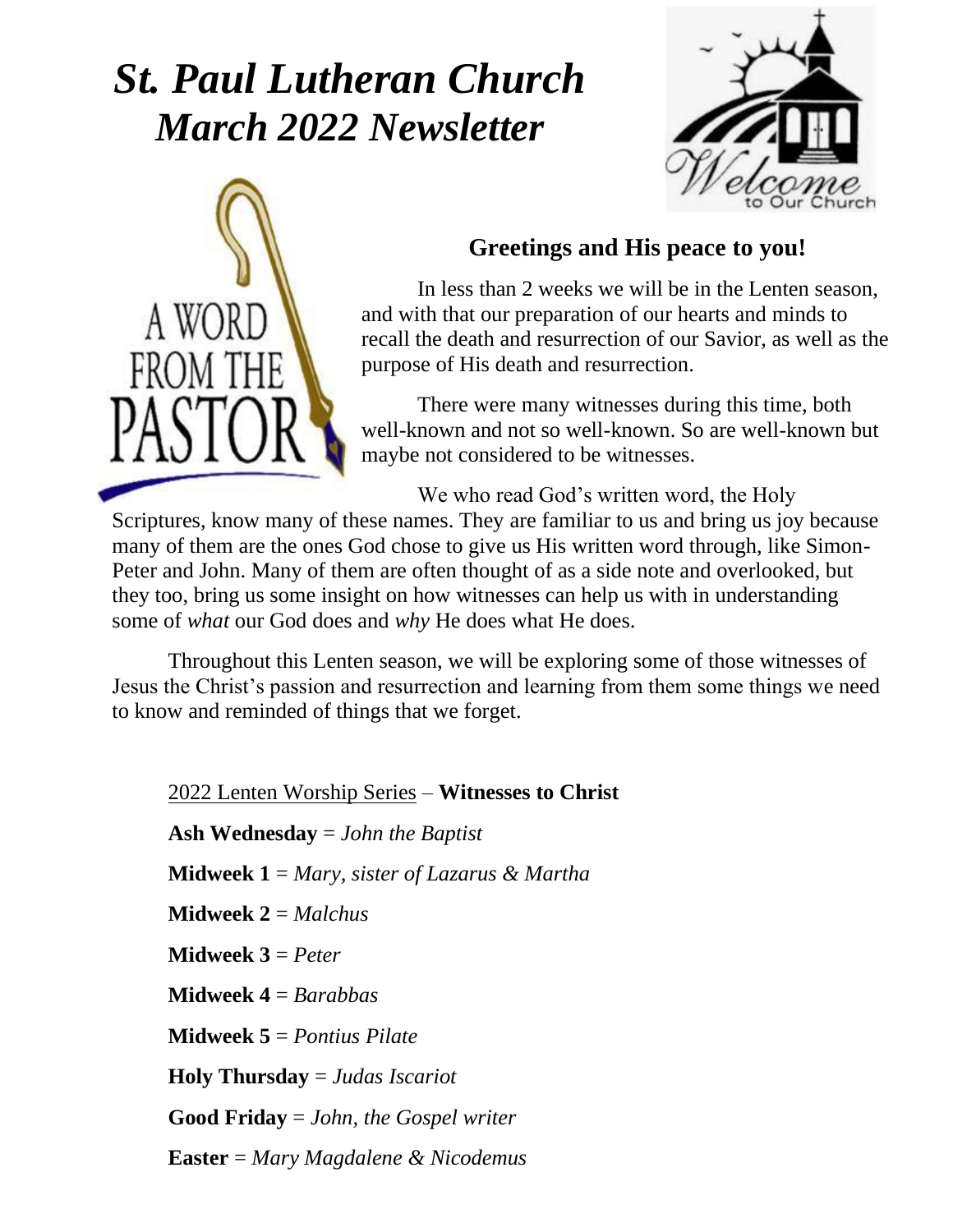I pray that this series brings to you a whole new (or renewed) sense of the depth of love our heavenly Father has for us and a renewed zeal for our own personal sense of sharing the Good News of what Jesus the Christ accomplished for us!

*Gracious Lord, I come before you in humbleness and sincerity asking that You be with all of Your children especially during this Lenten season. Allow us the ability to acknowledge both to you and one another that we often fail to recognize and admit we still need Your continued help because we sin constantly and cannot free ourselves from that sin. Help us to not only ask for forgiveness, but also to be able to accept that forgiveness as complete because it is both obtained by Your Son's blood and given by You with Your promise. Grant also that You would open our hearts to those things which are still hidden from us that they may bring us closer to You. These things we as in the name of Your only-begotten, risen Son. Amen.* 

God's richest blessings to you and your family!

in His name,

Pastor Mike Metzler



After Mt12419 there became an urgent need with a few to create a WITNESS PROTECTION **PROGRAM**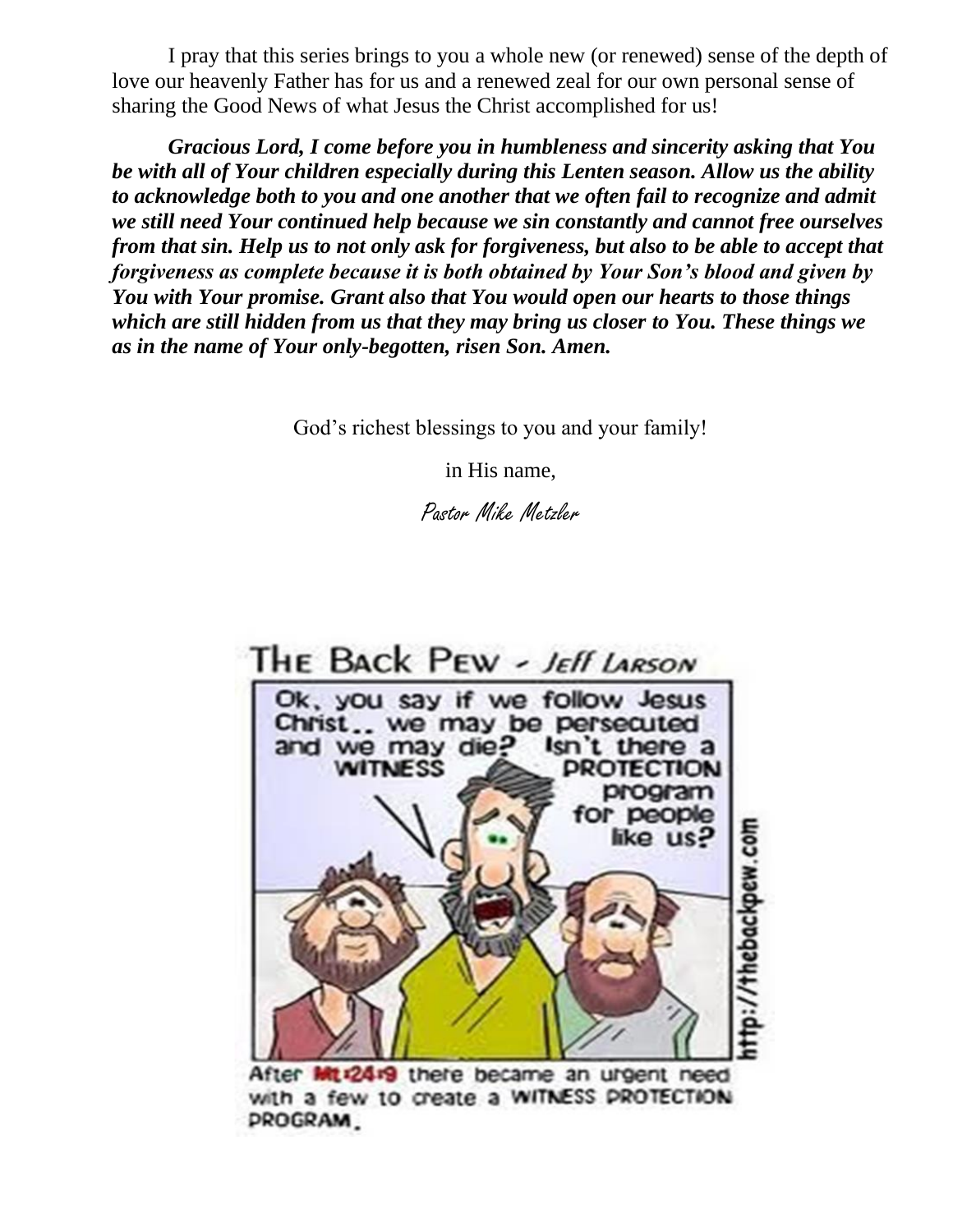# **CHURCH NEWS**

#### **Acolyte Schedule**

| March 2nd:                    | Noah   |
|-------------------------------|--------|
| Sunday March 6th:             | Grady  |
| <b>Wednesday March 9th:</b>   | Hannah |
| Sunday March 13th:            | Noah   |
| Wednesday March 16th: McKenna |        |
| Sunday March 20th:            | Nik    |
| Wednesday March 23rd: Zander  |        |
| Sunday March 27th:            | Grace  |
| Wednesday March 30th: Hannah  |        |
|                               |        |



We are still in need of ushers. Slots are available for March through December. If you want to be an usher, please call John Frank at 384-0497 or email him at wifishguy@yahoo.com. Thank you.

**Lenten Services:** We will have worship on the following *Wednesdays* in March:

- Ash Wednesday March 2<sup>nd</sup>
- March  $9<sup>th</sup>$
- March  $16<sup>th</sup>$
- March  $23^{\text{rd}}$
- March  $30<sup>th</sup>$

Service starts at 7pm. There will NOT be supper served this year.

**Quilting:** Monday's at 10am, everyone is welcome.

**Easter Lily's:** Watch future bulletins to sign up for an Easter Lily this Lenten Season.

**Shrove Tuesday** (March 2<sup>nd</sup>) at Peace Lutheran Church in Finlayson at 9am.

**Donation:** The February offering to fellowship went to Travis & Laura Swanson, whose family is going through a rough patch right now. Laura is our website consultant.

**Flower Chart:** Take a peek at the flower chart and choose a Sunday to honor a loved one or to celebrate a special day! \$20.00 is the cost for each Sunday.

**Daylight Savings Time** is on Sunday March 13<sup>th</sup>. Don't forget to spring ahead!!





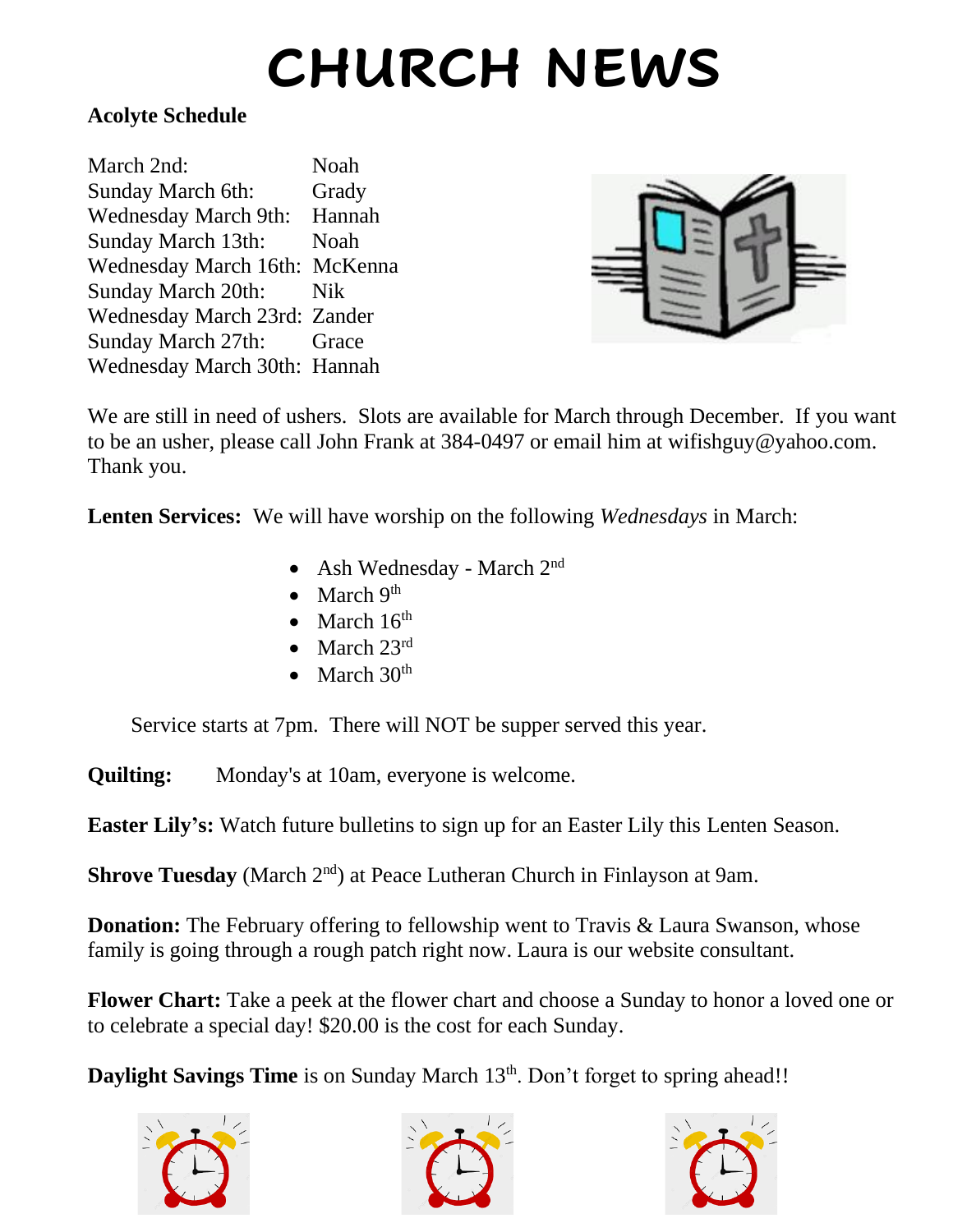

### **FREE CONCERT - FREE OFFERING TAKEN**

St. Paul Lutheran Church, Hinckley, MN 405 2nd St. NW - West side of town on Hwy. 18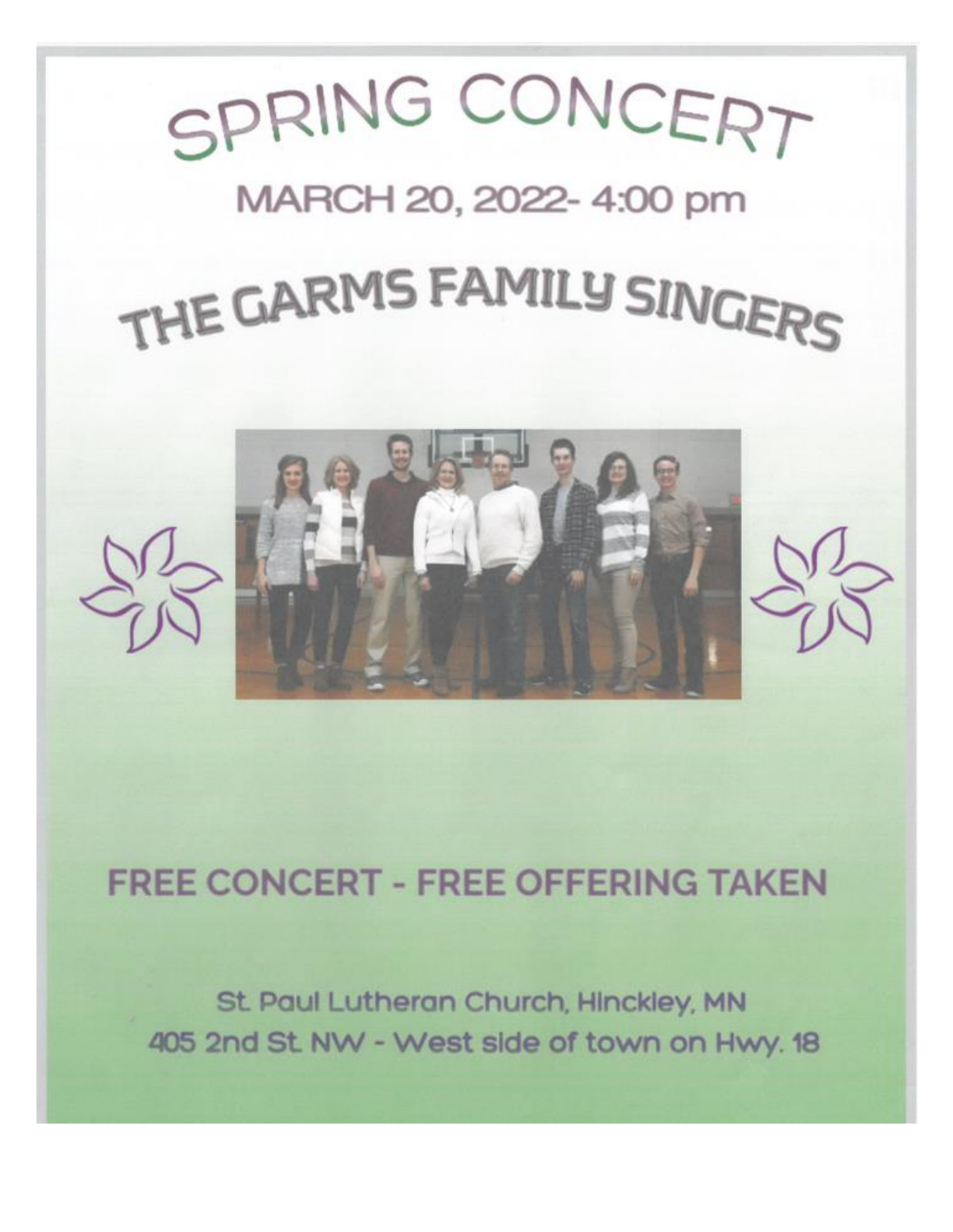

*Jennifer know!*

2nd: Tim Davis 3rd: Lindsay Klar 4th: Grady Ausmus McKenna Rabe 5th: Michelle White 7th: Janice Ladd 15th: JoAnne Hopkins 16th: Grace Peterson 17th: Robbie and Carol Robinson 18th: Lynette Maser 19th: Juventino and Audrey Zamora 21st: Christeva Perrotti Steve Marudas 23rd: Randy and Sue Hickle 24th: Tess Maser 26th: Matt and Pam Zabrok 27th: Linda Marotz 28th: Wendy Kottke JoAnn Hedtke 29th: Toby and Yonna Hickle *If we missed anyone, please let* 

#### **Flower Chart:**

**March 6th:** Larry and Linda Martoz ………..in honor of their 50th wedding anniversary **March 13th:** Cydelle Klande ………………..in honor of her mom's 75th birthday **March 20th:** Randy and Sue Hickle …………...in honor of their wedding anniversary **March 27th:** Toby and Yonna Hickle **March 2022** …………....in honor of their wedding anniversary

#### **Newsletter Deadline:**

Please email anything for the newsletter to the church email by the *3 rd Friday of the Month.*

Thank you!!

#### **Prayers**

Jacob Roubinek Travis and Laura Swanson

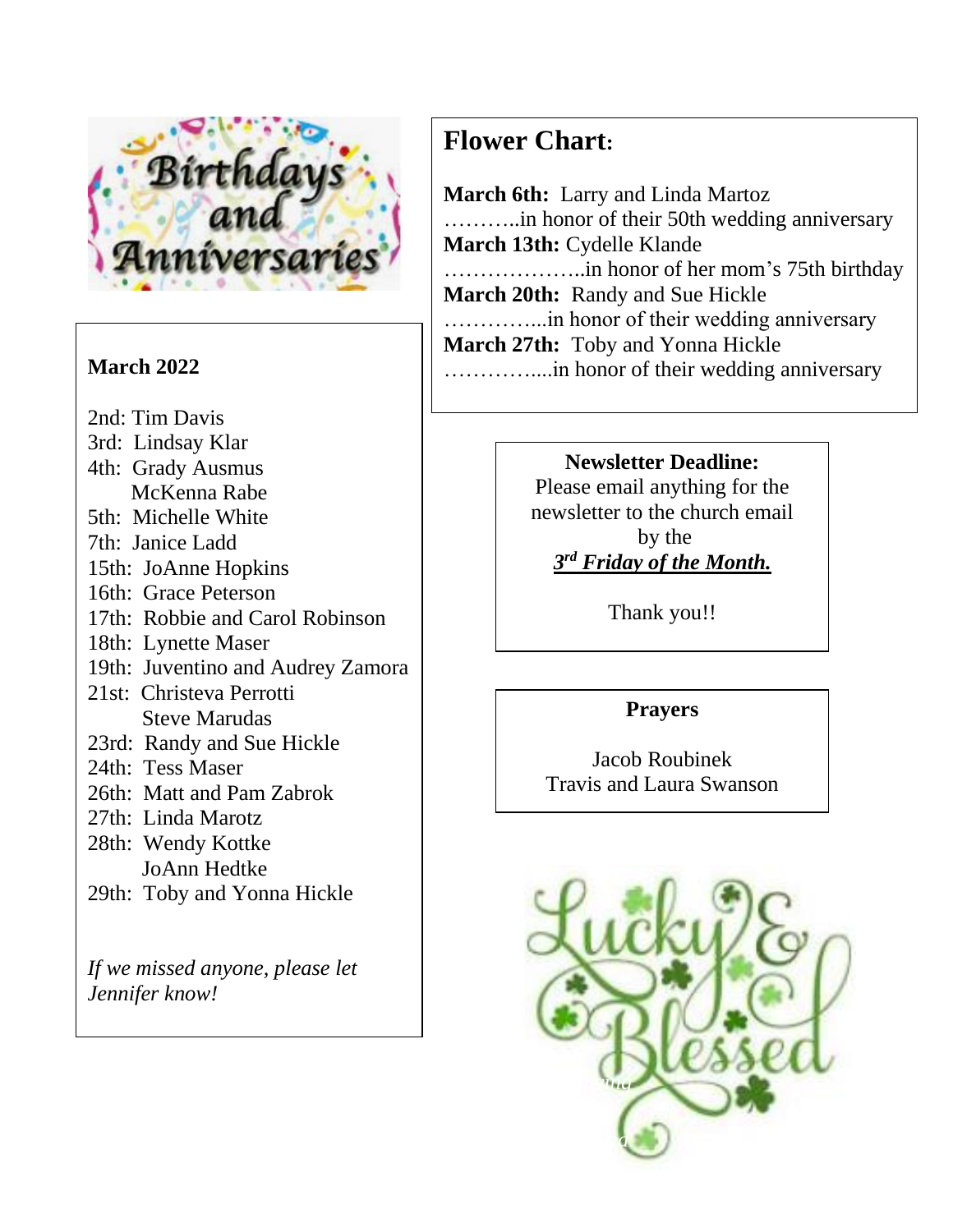## **CONFIRMATION CORNER**

Hey y'all! Welcome back to the Confirmation Corner!

Our 7 students have gone through what Sacraments are, what makes them special, and what God gives us through these special gifts. They have just recently finished learning about Confession and Absolution. We learned what is received through it, plus how and why it is important to do it regularly. We are now studying the Office of the Keys.

Please keep our 7 students in your prayers. Don't forget to say 'hi' to each of them and give some encouragement.

Grady Ausmus Grace Peterson McKenna Rabe Nik Welch Zander Klar Hannah Swanson Noah Hickle

If you know someone who would benefit from adult confirmation instruction, please contact Pastor by office phone voicemail 320-384-6267 (ext 2), cell (or text) 763-286-4803, or email at [revmentzler18@gmail.com](mailto:revmentzler18@gmail.com)

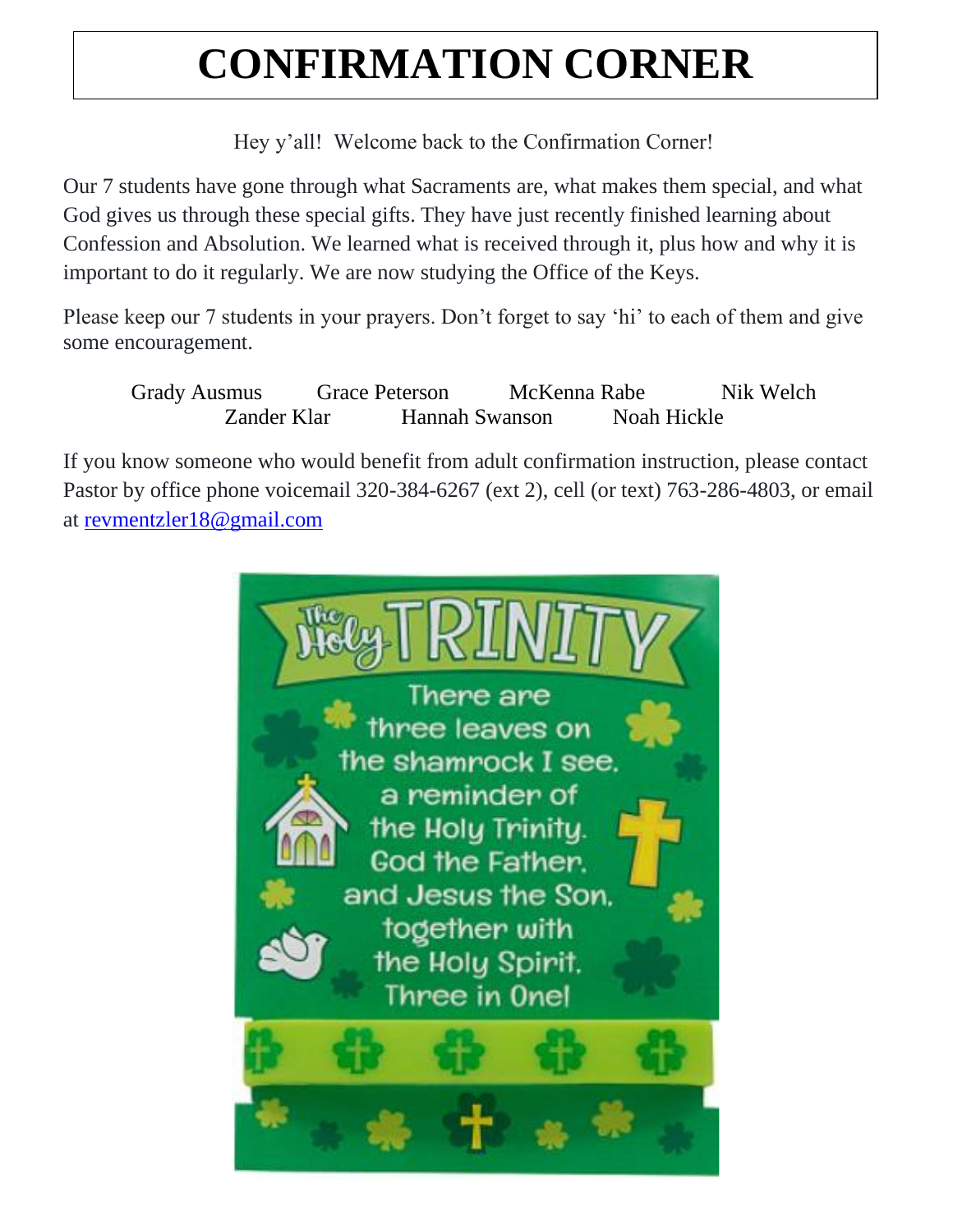#### **St. Paul Lutheran Church Council Meeting Minutes 2-7-2022**

**Present :** Wendy Kottke, Robbie Robinson, Tonette Peterson, Randy Hickle, John Frank, Greg Kroschel, Toby Hickle, Pastor Mike.

Meeting was **called to order** by Randy at 7:16 pm. Pastor opened with prayer.

**Secretary's report** was accepted as amended to read that a payment for \$3085 was received from insurance for the lift rental. SPLC paid the difference of \$1080 for labor and trip charge. Motion Greg, second Robbie

**Treasurer's report** was accepted as read upon motion by Robbie, second by Toby Income: \$8,628.12 Checking \$10,584.94 Expense: \$17,614.87 Savings \$59,072.94 Net Income: -\$8986.75 (Savings includes Pastor's \$20,000 loan and memorial funds)

Pastor's report: Home visits, office visit, Bible Study, CASE, online devotions, circuit meeting, circuit youth event, MN north district meeting, quarterly, chaplain call, SPLC youth event, elder meeting, zoom Lenten workshop, newspaper article, thank you dinner for Pastor Vogler. Randy will talk to MaryAnn regarding the Little Lambs mission statement.

#### **Old Business**

\*Wendy will call and see about getting SPLC info printed in the Dex phone book \*If nobody volunteers to be a delegate at the district convention, Randy will appoint someone.

#### **New Business**

\*John is planning on holding the pancake breakfast on Easter pending Covid regulations at that time.

\*Jennifer requested that her salary stay at \$14/hr due to health insurance. Motion John and second by Robbie to accept her request

\*The Garms family will be having a concert at SPLC on 3-20-22 at 4:00PM. This is at no cost to SPLC

\*Rebates totaling \$3600 were received from MN Power and MN Energy for our new furnaces.

Upon motion by John and second by Robbie, we adjourned at 8:10PM, closing with the Lord's Prayer.

*Respectfully submitted, Tonette Peterson, St. Paul Lutheran Church council secretary*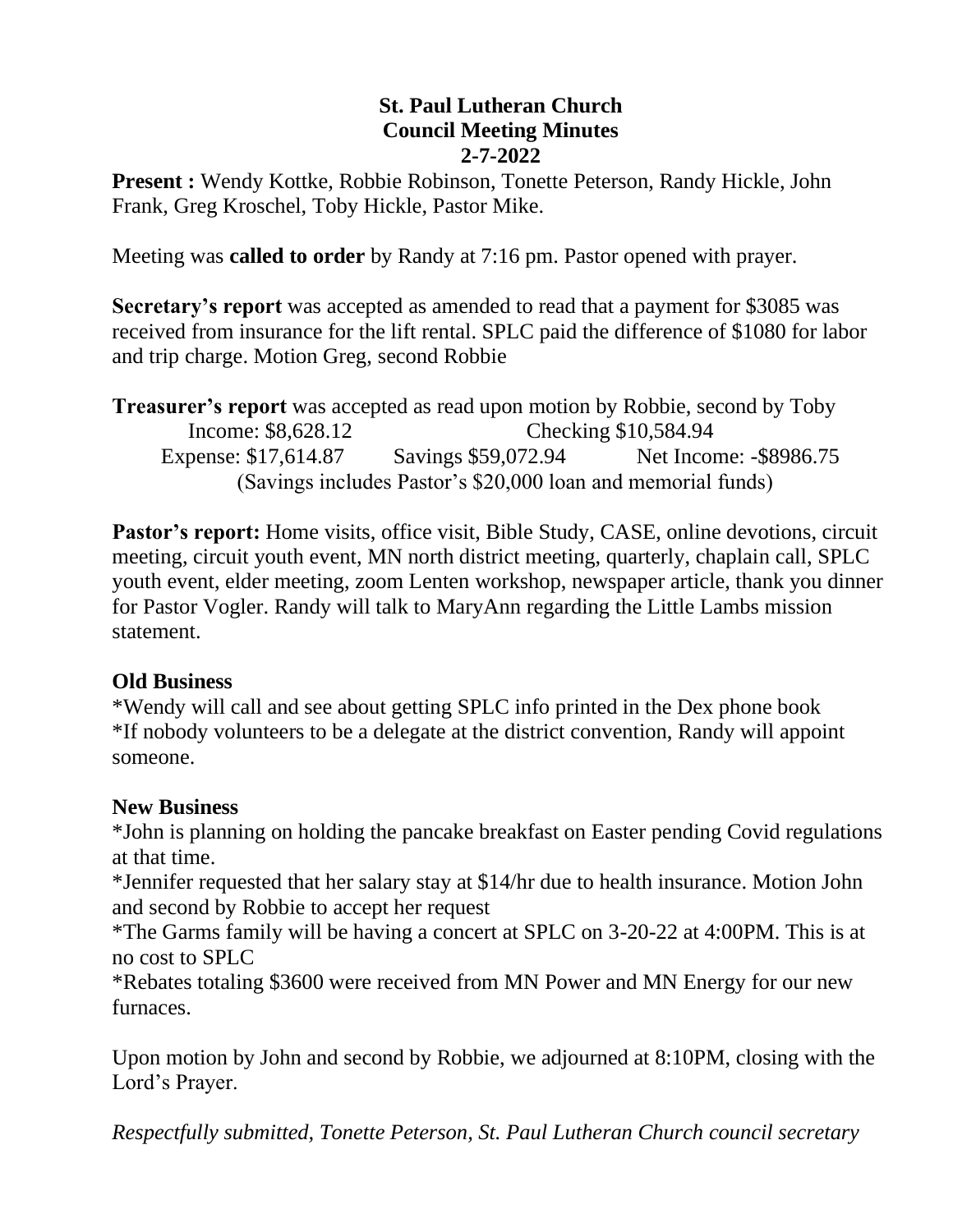### **CHURCH CONTACT INFORMATION**

*Church Email:* [st.paulhinckley@yahoo.com](mailto:st.paulhinckley@yahoo.com)

*Church Phone: (320) 384-6267*

*Website:* [www.stpaulhinckleymn.org](http://www.stpaulhinckleymn.org/)

 *Like us on Facebook!<https://www.facebook.com/SPLCHINCKLEY>*

*Check Facebook or church website for any updates on schedules for Worship Service and other events.* 

 $\bullet$ 

**Pastor Church Secretary Church Newsletter Organists** Rev. Mike Metzler Jennifer Kubesh Jennifer Kubesh Sue Hickle Cydelle Klande Connie Odendahl

**Church Council** *Meets 1 st Monday each month at 7pm*

| <b>Chairman:</b> Randy Hickle              |
|--------------------------------------------|
| <b>Toby Hickle</b><br><b>Vice Chair:</b>   |
| Robbie Robinson, John Frank,               |
| Matt Maser, Greg Kroschel                  |
| Rick Williams,                             |
| David Berquist, Doug Kottke                |
| <b>Secretary:</b> Tonette Peterson         |
| <b>Financial Secretary:</b> Cydelle Klande |
| <b>Treasurer:</b> Wendy Kottke             |
|                                            |

#### **Stewardship 2/1/22 to 2/19/22**

| General Fund  \$5,466.00   |  |
|----------------------------|--|
| Altar Guild \$100.00       |  |
|                            |  |
| Summer Concerts \$1,000.00 |  |
|                            |  |

**TOTAL.............................. \$6,676.00**



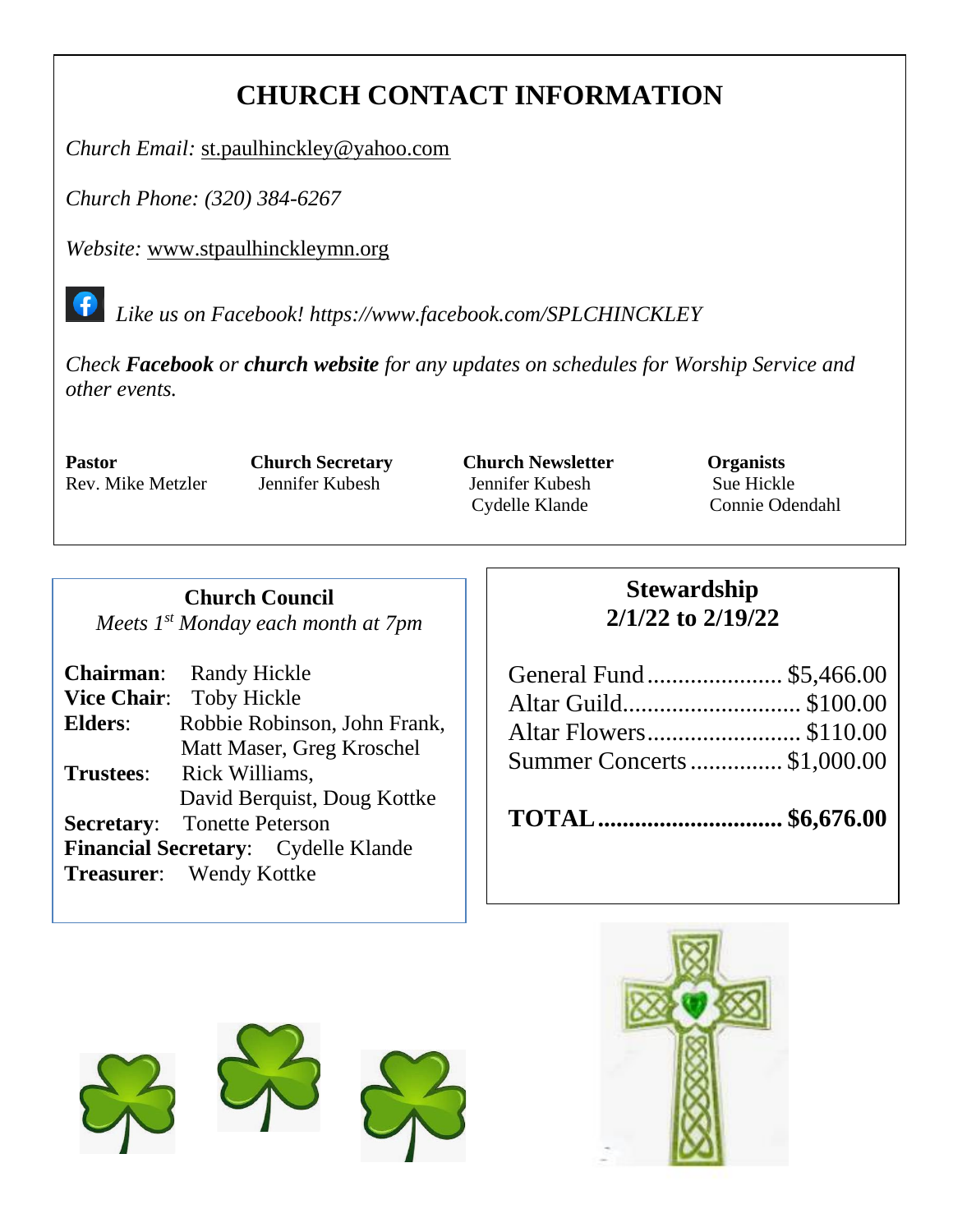

Proclaiming Evidence for Truth

#### THIS WEEK'S CREATION MOMENT

#### Diamonds in the Sky?

#### **Matthew 6:19,21**

"Lay not up for yourselves treasures upon earth, where moth and rust doth corrupt, and where thieves break through and steal... For where your treasure is, there will your heart be also."



Imagine – countless tons of diamonds, virtually free for the taking. Such wealth is the stuff of legends. But now it might be for real. The only catch is that these diamonds, if they exist, are under an atmospheric pressure as high as six million times that on earth, and the temperature could be more than a balmy 12,000 degrees (F). Those are the conditions thought to exist on the planets Uranus and Neptune. Scientists now believe, contrary to their earlier speculation, that simple molecules could not exist in normal forms on these planets. This put an end to speculation about life

evolving on these planets. Great pressures, along with extreme heat, force all the carbon atoms to be compressed into diamonds.

Why would God create all those diamonds in a place where they don't do anyone any good? The fact is, God knows that material wealth gives us very little. We human beings begin to realize this fact when we discover that all the wealth in the world is meaningless if no one loves or cares about us

Our Creator is the only source of true wealth. Through His Son, Jesus Christ, He brings the riches of heaven to the poorest among us. He brings to His children peace that cannot be destroyed by the hottest war zone and gives life that never ends. You can learn more about these riches, which bring both temporal and eternal benefits, in the pages of the Bible.

#### Notes:

Photo: Photo of the planet Uranus taken by the spacecraft Voyager 2 in 1986. Could this featureless planet be covered in diamonds?

#### © 2022 Creation Moments. All rights reserved.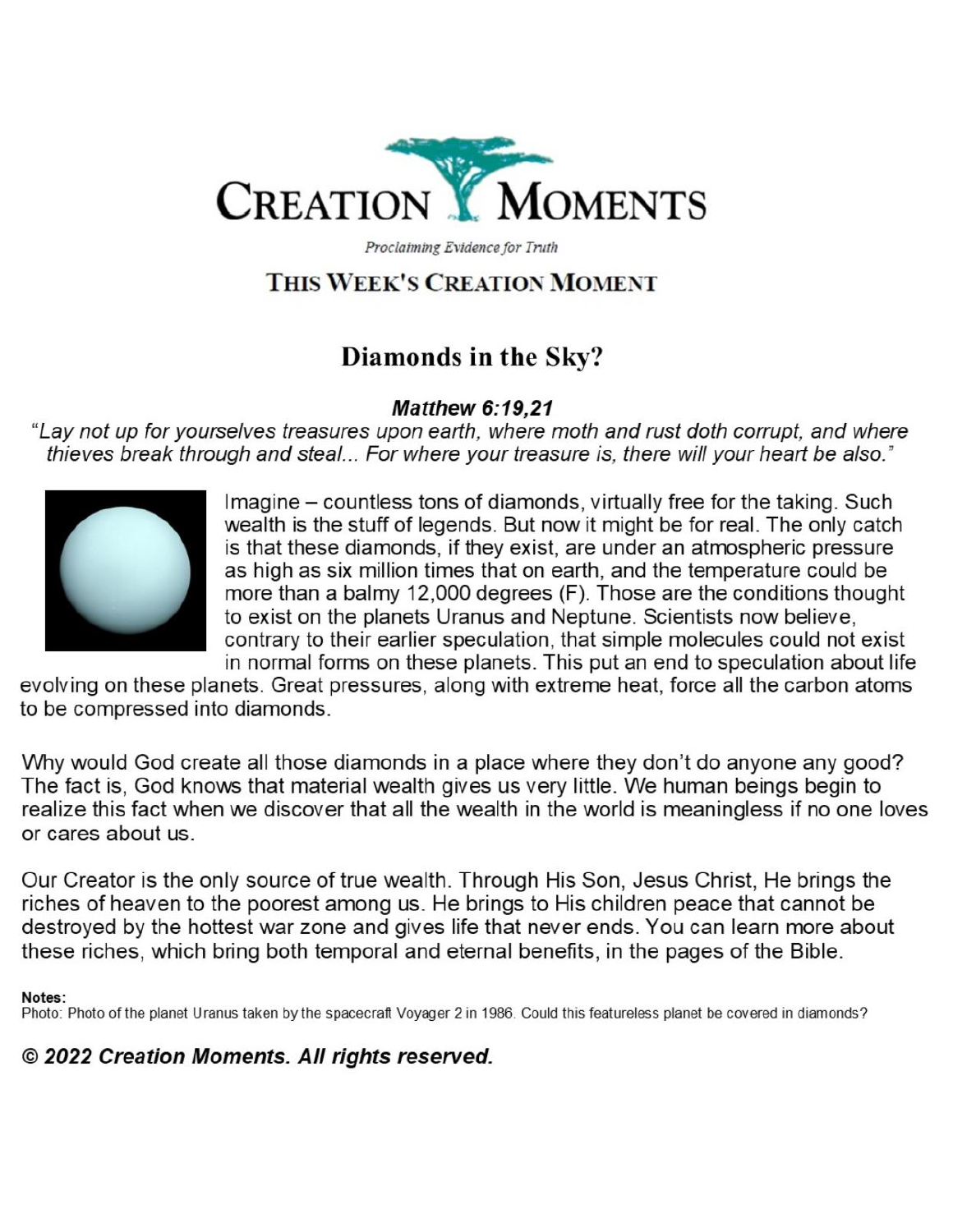

Matthew 5:6 "Blessed are they which do hunger and thirst after righteousness: for they shall be filled."

R F ORCRTAXDHWRT O H ı Ζ R YPD  $H$ B M H H 1 С X U Τ S U O D Л.  $\mathbf{I}$ . I ı ı D F A N D Y F D P R F N F н Ζ ĸ С O G E G S S U ĸ A P Е w I. н  $\Box$ G W X D R т 7 ь C Y B F P w в N А F R S R в J R R N F R Т 7  $\mathbf{I}$ O А Т S S т F ĸ v н P N C M н O . I  $\Omega$ н S E N F S н 1 F F L 7 т D R Y S N N Y R R w M v A В н M Y В в A U F D T O  $\mathcal{L}$ v G F N в -1 F κ R v  $\left( \right)$ н x ĸ в S Ω V V W B F R κ R M D x в S S P N M L B S Y L U P F  $\Omega$ BNSSENSUOE T. H Z G R L

| <b>BLESSED</b> | <b>HUNGER</b>        | <b>FOR</b>    |  |
|----------------|----------------------|---------------|--|
| ARE            | <b>AND</b>           | THEY          |  |
| <b>THEY</b>    | <b>THIRST</b>        | <b>SHALL</b>  |  |
| <b>WHICH</b>   | <b>AFTER</b>         | <b>BE</b>     |  |
| DO             | <b>RIGHTEOUSNESS</b> | <b>FILLED</b> |  |
|                |                      |               |  |

Scrambled Scriptures is brought to you by Creation Moments, a non-profit organization supports entirely by tax-deductible donations. If God puts it on your heart to help us continue to provide free educational materials to parents and churches, thank you for making a donation of any amount at www.creationmoments.com/donate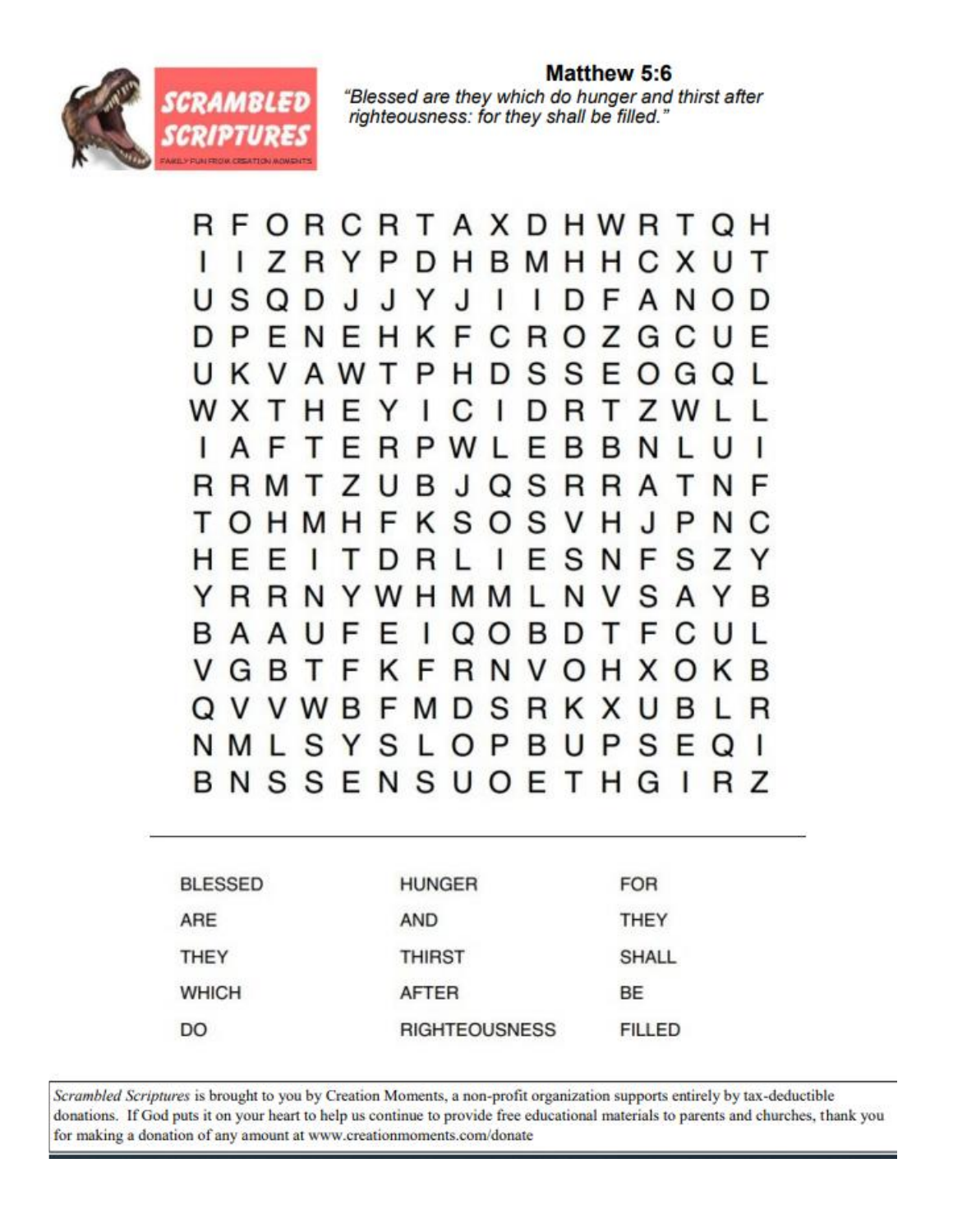|                                                                                                                                                |                                          |                          | ე<br>რ                                                                             |                 |                                                |                                          |
|------------------------------------------------------------------------------------------------------------------------------------------------|------------------------------------------|--------------------------|------------------------------------------------------------------------------------|-----------------|------------------------------------------------|------------------------------------------|
| <b>SUN</b>                                                                                                                                     | <b>MON</b>                               | TUES                     | WED                                                                                | THURS           | FRI                                            | SAT                                      |
|                                                                                                                                                |                                          | $\overline{\phantom{0}}$ | 7pm Worship Service<br>ASH WEDNESDAY<br>10:00am Bible Study<br>2:30pm CASE<br>C    | S               | 4                                              | 5                                        |
| 10am Sunday School<br>10am Confirmation<br>10am Fellowship<br>9am Worship                                                                      | 10am Quilting<br>7pm Council<br>Mtg<br>ſ | $\infty$                 | 7pm Worship Service<br>10:00am Bible Study<br>2:30pm CASE<br>٥                     | $\approx$       | Confirmation<br>Lock-m??<br>Tentative<br>$\Xi$ | Speing Forward<br>Don't forget to.<br>12 |
| 2pm Circuit Youth Event<br>13 - *Daylight Savings<br>10am Sunday School<br>10am Confirmation<br>10am Fellowship<br>9am Worship w/<br>Communion | 10am Quilting<br>4                       | $^{15}$                  | 7pm Worship Service<br>10:00am Bible Study<br>2:30pm CASE<br>$\approx$             | Ξ               | Due date for<br>Newsletter<br>$\frac{8}{18}$   | $\overline{1}$                           |
| 10am Sunday School<br>10am Confirmation<br>4pm Garms Spring<br>10am Fellowship<br>9am Worship<br>Concert<br>20                                 | 10am Quilting<br>$\overline{21}$         | 22                       | 7pm Worship Service<br>10:00am Bible Study<br>2:30pm CASE<br>23                    | 24              | 25                                             | 26                                       |
| 10am Sunday School<br>10am Confirmation<br>10am Fellowship<br>9am Worship w/<br>Communion<br>27                                                | 10am Quilting<br>28                      | 29                       | *Spring Break Week*<br>7pm Worship Service<br>10:00am Bible Study<br>NO CASE<br>30 | $\overline{31}$ |                                                |                                          |

۹

d